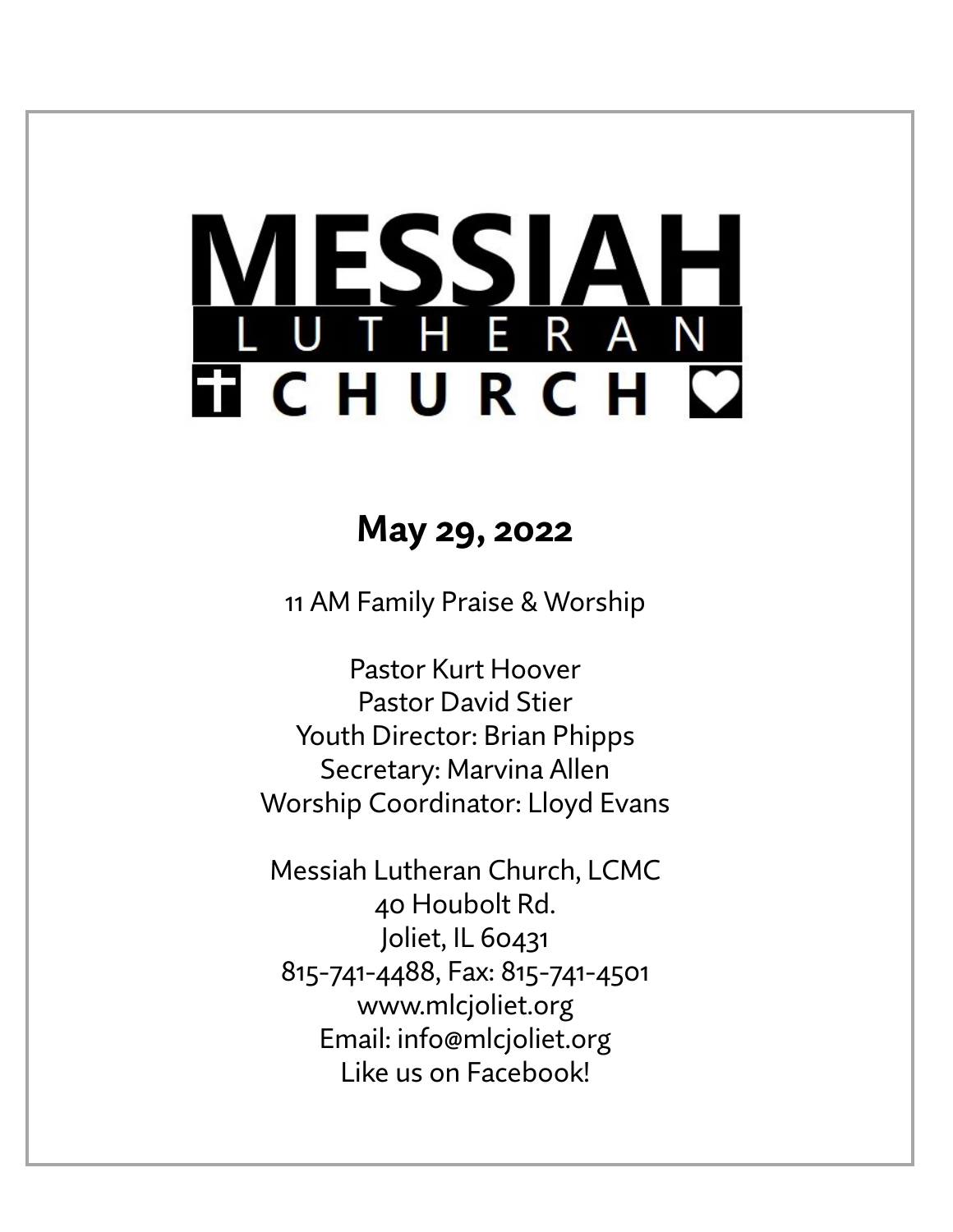## **WORSHIP TODAY**

## **Call To Worship**

## **Welcome/Announcements/Baptism**

## **Worship Through Songs**

## **Worship Through Confession & Giving**

Text prayer requests to 815-369-0070

## **Children's Message**

## **Worship Through Hearing God's Word**

## **Special Music**

**Message** "Word of God Speak 5: Think Good Thoughts" By Pastor Kurt Hoover

## **Worship Through Song**

### **Prayers of Intercession**

## **Worship Through the Lord's Prayer**

**Closing Song**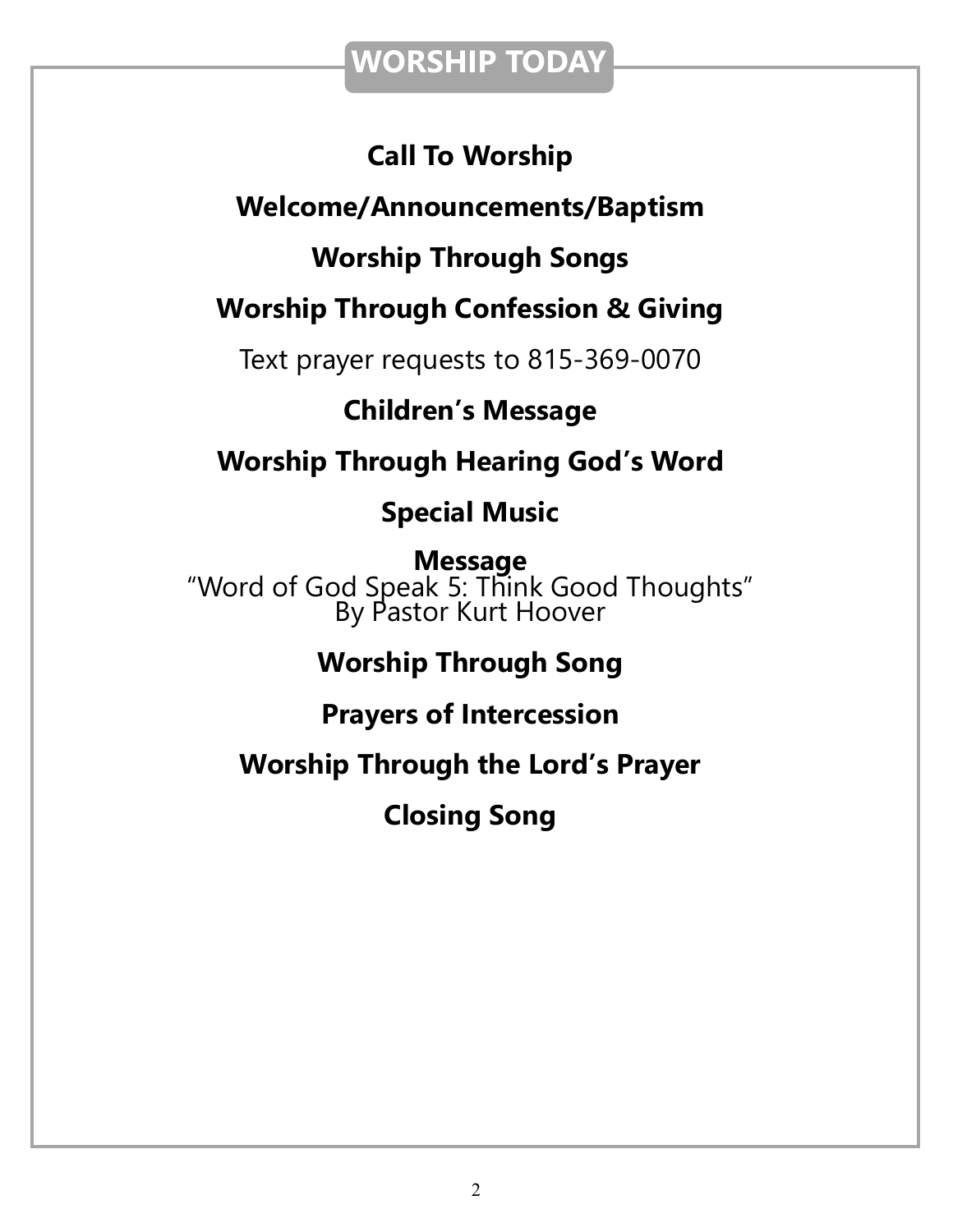#### **OUR OLD TESTAMENT LESSON Genesis 6:5-8 (NIV)** *Reader: Youth Group*

<sup>5</sup> The Lord saw how great the wickedness of the human race had become on the earth, and that every inclination of the **thoughts** of the human heart was only evil all the time. **<sup>6</sup>** The Lord regretted that he had made human beings on the earth, and his heart was deeply troubled. **<sup>7</sup>** So the Lord said, "I will wipe from the face of the earth the human race I have created—and with them the animals, the birds and the creatures that move along the ground—for I regret that I have made them." **8** But Noah found favor in the eyes of the Lord.

#### **OUR NEW TESTAMENT LESSON Acts 1:1-11 (NIV)**

In my former book, Theophilus, I wrote about all that Jesus began to do and to teach <sup>2</sup> until the day he was taken up to heaven, after giving instructions through the Holy Spirit to the apostles he had chosen. **<sup>3</sup>** After his suffering, he presented himself to them and gave many convincing proofs that he was alive. He appeared to them over a period of forty days and spoke about the kingdom of God. **<sup>4</sup>** On one occasion, while he was eating with them, he gave them this command: "Do not leave Jerusalem, but wait for the gift my Father promised, which you have heard me speak about. **<sup>5</sup>** For John baptized with water, but in a few days you will be baptized with the Holy Spirit."

<sup>6</sup> Then they gathered around him and asked him, "Lord, are you at this time going to restore the kingdom to Israel?"

**<sup>7</sup>** He said to them: "It is not for you to know the times or dates the Father has set by his own authority. <sup>8</sup> But you will receive power when the Holy Spirit comes on you; and you will be my witnesses in Jerusalem, and in all Judea and Samaria, and to the ends of the earth."

**<sup>9</sup>** After he said this, he was taken up before their very eyes, and a cloud hid him from their sight. <sup>10</sup> They were looking intently up into the sky as he was going, when suddenly two men dressed in white stood beside them. **<sup>11</sup>** "Men of Galilee," they said, "why do you stand here looking into the sky? This same Jesus, who has been taken from you into heaven, will come back in the same way you have seen him go into heaven."

#### **OUR GOSPEL LESSON Luke 24:44-53 (NIV)**

**<sup>44</sup>** He said to them, "This is what I told you while I was still with you: Everything must be fulfilled that is written about me in the Law of Moses, the Prophets and the Psalms."

**<sup>45</sup>** Then he opened their minds so they could understand the Scriptures. **<sup>46</sup>** He told them, "This is what is written: The Messiah will suffer and rise from the dead on the third

day, **<sup>47</sup>** and repentance for the forgiveness of sins will be preached in his name to all nations, beginning at Jerusalem. **<sup>48</sup>** You are witnesses of these things. **<sup>49</sup>** I am going to send you what my Father has promised; but stay in the city until you have been clothed with power from on high."

<sup>50</sup> When he had led them out to the vicinity of Bethany, he lifted up his hands and blessed them. **<sup>51</sup>** While he was blessing them, he left them and was taken up into heaven. **<sup>52</sup>** Then they worshiped him and returned to Jerusalem with great joy. <sup>53</sup> And they stayed continually at the temple, praising God.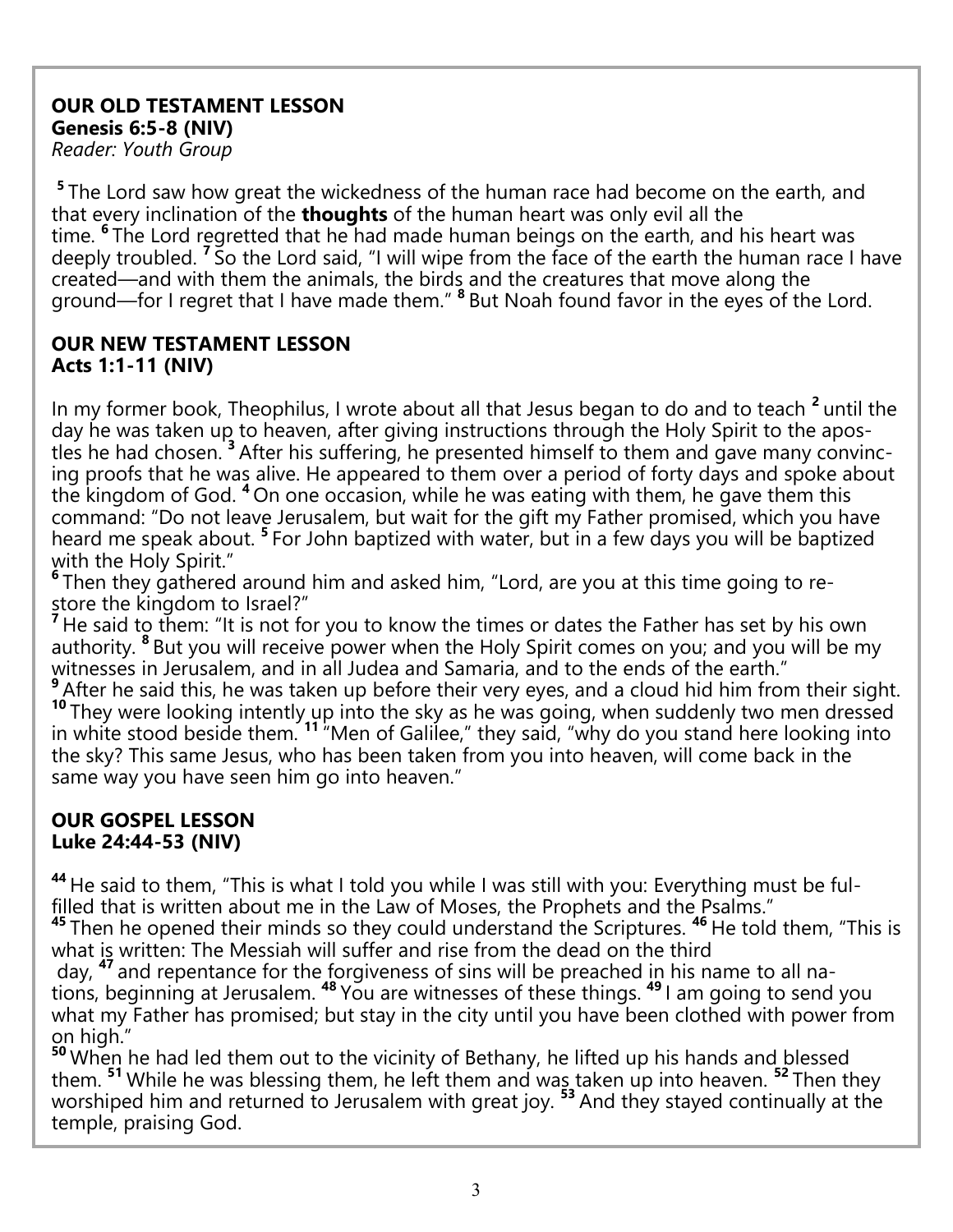## **ANNOUNCEMENTS**

# **MLC NEWS**

#### **CONNECT WITH MESSIAH**

You can use this QR code to let us know you're new, tell us that you're interested in next steps at MLC, submit prayer requests, fill out a connection card, and give online. Scan it now to connect with MLC.



#### **ONLINE GIVING**

Online giving is an easy way to give to MLC, and there are three ways to do it: 1) Go to this link: churchcenter.com/giving 2) Download the Church Center app on your phone or tablet. 3) Text your dollar amount (with a dollar sign in front of it) to 84321.

#### **OFFICE HOURS**

Our office hours are from 9am-3pm Mon-Fri. Saturdays and evenings by appointment. The church office will be closed Memorial Day, and Wednesday, June 1st, for a staff retreat.

#### **YOUTH CHOIR DIRECTOR**

The Lay Ministry board is looking for a youth choir director. The job consists of preparing the youth choir for one performance a month during the school year during the 9:30 and 11:00 services. The approximate time commitment is 2 hours per week. The position has a small stipend and will start after the summer. Please contact the church office or email Tom Bond at tlbond7@hotmail.com if you are interested

#### **NURSERY ASSISTANTS NEEDED**

The Lay Ministry board is looking for a few adults or couples who can make themselves available as substitute nursery attendants in case our regular nursery attendant is absent due to illness or other commitments. This is a volunteer position, but the expectation is that the commitment will be infrequent. Please contact the church office or email Tom Bond at tlbond7@hotmail.com.

#### **PASTORS' INSTALLATION SERVICE**

You are requested to attend one of the Sunday, June 5th worship services which will include an installation service for our pastors. Circumstances caused a delay in this important step., so please come join us now as we pray over and celebrate Pastor Hoover and Pastor Stier as Senior and Associate Pastors, respectively. Be a part of supporting and encouraging our pastors on June 5th.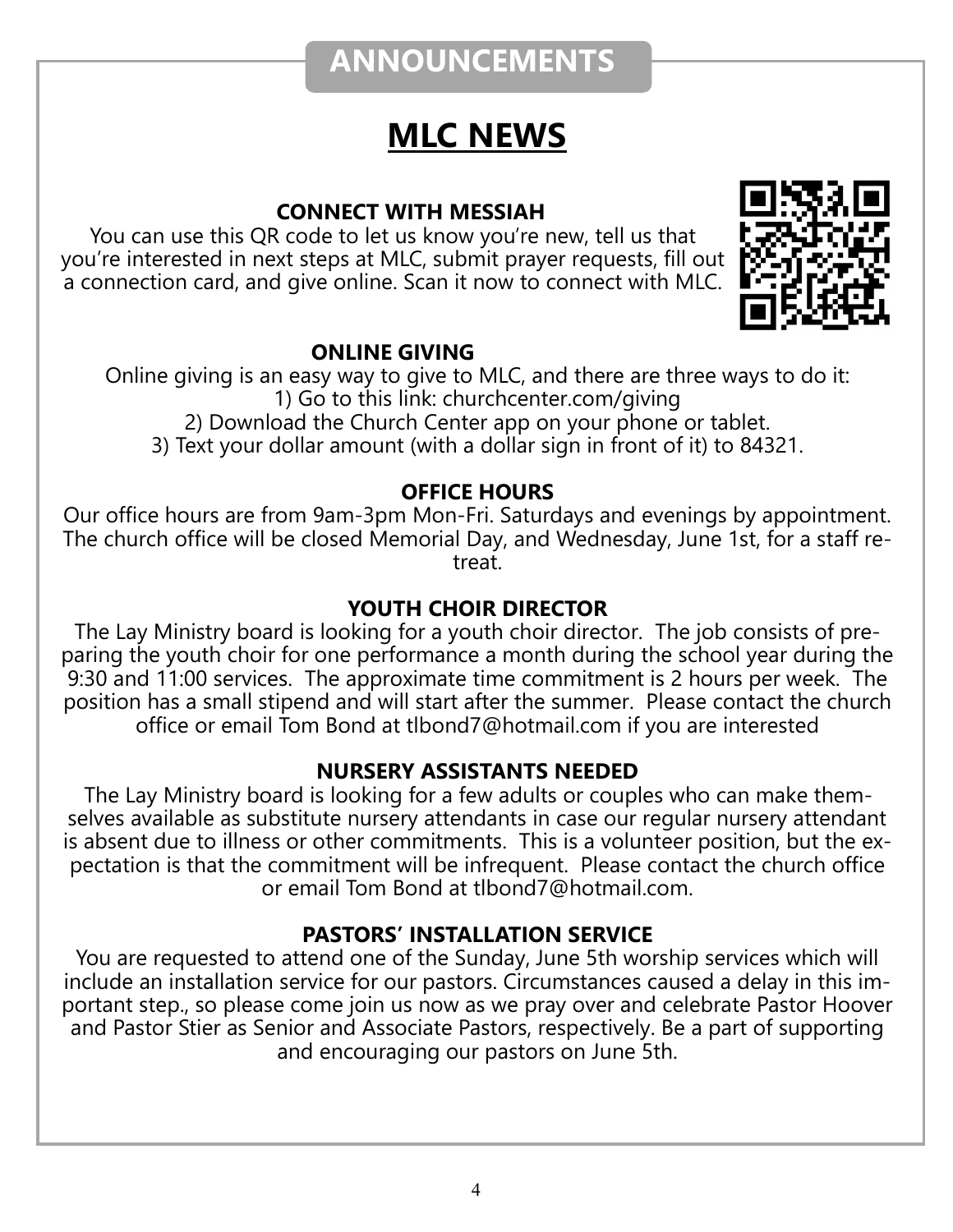# **GET INVOLVED**

#### **MESSIAH QUILTERS**

Our next meeting will be on Tuesday, June 21st, 2022 from 9 am – 12 pm. We have so many quilts ready to be tied and you don't need any sewing or quilting experience to help us. If you are unable to join us and would like to sew at home, we have kits ready for you to sew.

Contact Kathy Mueller (815-953-6601) at scpbklane@aol.com for more information or any questions you may have. Drop by and see what we are doing.

#### **MEMORY BEARS**

The Memory Bears Life Group meets together once a month to make teddy bears out of clothing from people who have passed away to comfort the grieving. We also make and sell bears once a year to raise money for supplies and children's charities. We would love to have you join us! We have jobs that do not require sewing as well as jobs that do. Please contact Cindi Souza (815-931-8478) for more information.

#### **MEAL TRAIN**

We all know someone who may be overwhelmed during a difficult time. Perhaps an illness, surgery, loss of a family member or a job or the challenge of a new baby. Messiah is forming a Meal Train for anyone who would like to prepare and deliver a meal or need a meal. To sign up for the Meal Train team or request a Meal Train, please visit mlcjoliet.org/meal-train.

#### **PARISH FELLOWSHIP**

We are in need of coffee lovers to set up and/or clean up our Sunday coffee table in Fellowship Hall. Our new list starts June 5, and currently our rotation schedule is approximately 5 weeks. Are you interested in learning more? Please call or text Carol Gordon at 815-685-1485.

# **MLC MESSIAH KIDS**

#### **MESSIAH KIDS REMIND GROUP**

What is Remind? A texting program where can keep you updating on what's going on. Parents of Sunday School aged children (Kindergarten through sixth grade), you can join the Messiah Kids Remind group by texting the code mlcmk to 81010.

#### **MESSIAH KIDS SUNDAY SCHOOL**

Messiah Kids Sunday school continues today at 9:30 on the 2nd floor. We will be off on Memorial Day weekend, and then start meeting together in the FLC on June 5th.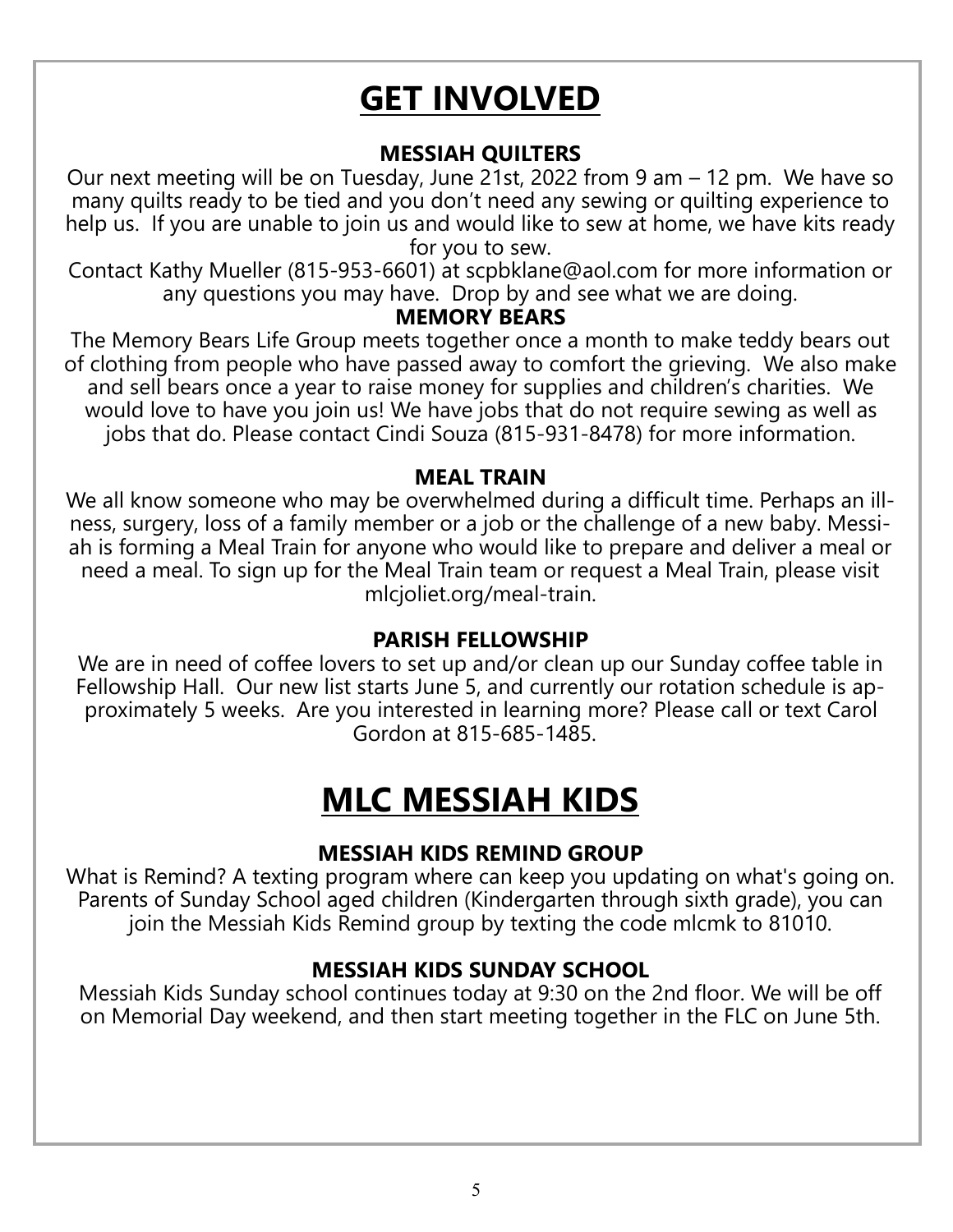#### **MESSIAH KIDS SUNDAY 11 AM**

Messiah Kids happens during the 11 am service, right after the children's message. Just sign in at the kiosk in the narthex. Want to watch kids play for thirty minutes? We could use your help for this ministry. Email Kimber at cemlcjoliet@gmail.com.

#### **VACATION BIBLE SCHOOL IS BACK!**

We have 70 children registered for VBS!! Parents and volunteers please check your email and the Messiah VBS 2022 Facebook page for important updates. The wish list board is located on the bulletin board just outside the narthex. Please take a tag and return items as soon as possible to the Fellowship Hall in order for us to plan our needs. Join us for Sunday Funday event on June 12th after the 11:00 service to celebrate the culmination of Better Together VBS 2022.

# **MLC STUDENT MINISTRY**

#### **HIGH SCHOOL SUNDAY SCHOOL (Sundays at 9:30 am)**

HSSS continues this week.

#### **IGNITE (Wednesdays from 6-8 starting in June)**

Join the student ministry starting June 1 for our Wednesday night summer program. Open to 7th-12th grade. We will meet at the church

#### **STUDENT MINISTRY CAMPING TRIPS**

There will be a June camping trip on June 14th-17th, and a July camping trip on July 29th-Aug. 1st. Both will be at Mendotta hills and are open to 7th-12th grades. Details and signup sheet is available at bit.ly/MLCCampJune

#### **CENTER LAKE BIBLE CAMP (June 26th-July 1st)**

For 5th-8th grade. This is where students go to learn about the Bible while experiencing God in nature.

#### **HIGH ADVENTURE TRIP (July 17th-July 23rd)**

For 9th-12th grade. This is a time for the High school to go to WV. to Alpine Ministries to experience God in nature and adventure. We will go white water rafting, repelling, and traverse a high ropes course. Need more info? Reach out to Brian at brian@mlcjoliet.org

# **EVENTS**

#### **PRAYER GROUP (Thursdays at 10 am)**

In the Fireside Room. Email pastor.stier@mlcjoliet.org for more information.

#### **INSIGHT ADULT BIBLE STUDY (Sundays at 9:30 am)**

Join us for a great time of fellowship and study of God's word in the fellowship hall.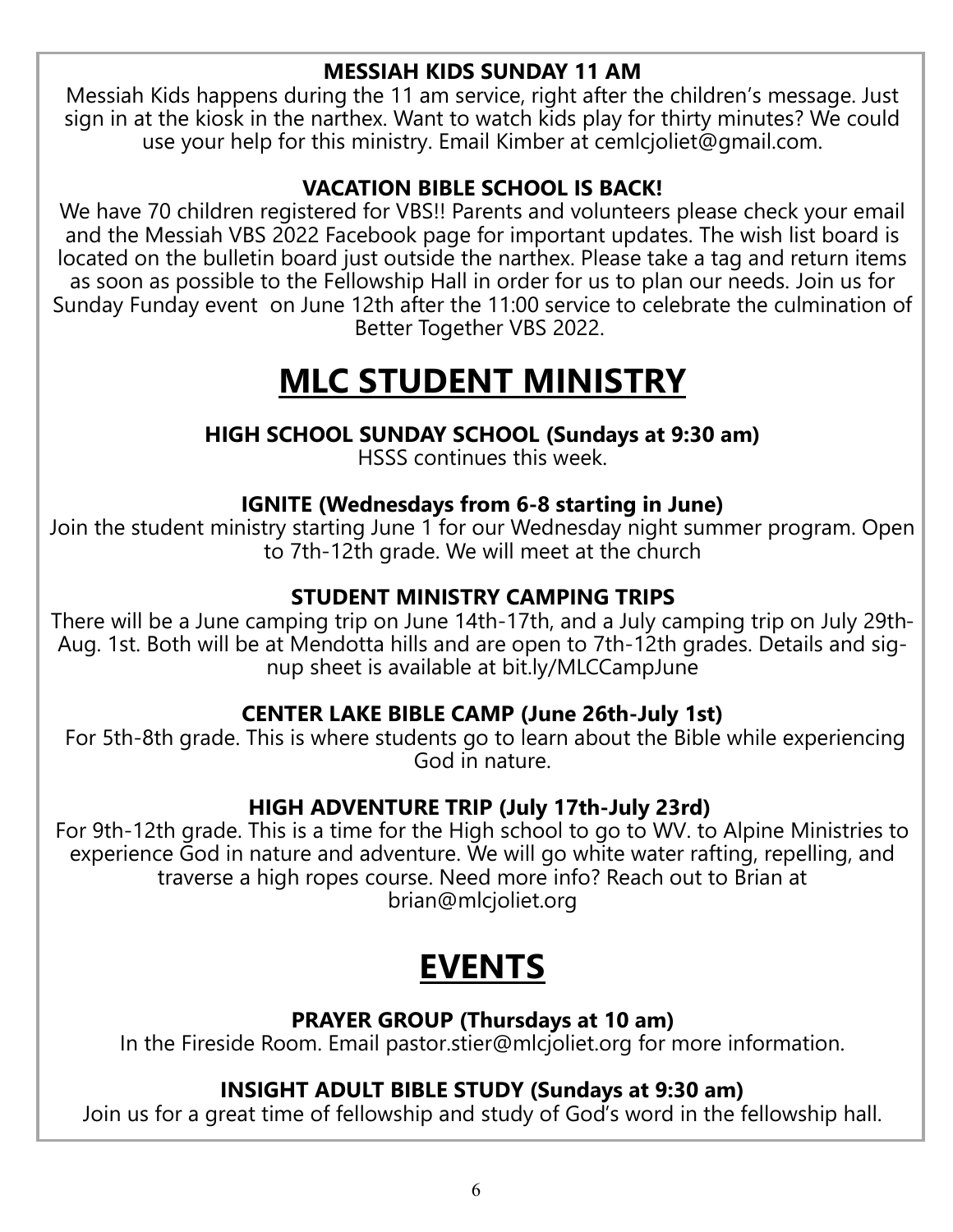#### **MOSAIC**

For the Summer months (May-Aug.) Mosaic will be combining with Insight for 9:30a Bible Studies. Keep an eye out for events and our new fall lineup!

#### **MEN'S BIBLE STUDY (Tuesday, June 14th at 6:30 pm)**

Our church has a new ministry for men. Messiahs Mens Ministry, 3M Group, is born out of the need for Gods men to step up and be who they were created to be. Our purpose is to train men to come alongside each other and encourage one another in life. To lead the next generation of men into a way of life that honors and pleases God. Join us on the second and forth Tuesday of every month @ 6:30 pm. It's never too late to jump in. Men of all ages are welcome. If you would like more information feel free to contact: Mike Brown Evmlcjoliet@gmail.com 815-405-2547

#### **DADDY DONUT DAY (June 19th)**

Come celebrate Daddy Donut Day at Messiah on Sunday, June 19th. Enjoy a delicious donut from the donut wall in the narthex during our 8 am, 9:30 am or 11 am service. Happy Father's day!

#### **PAIRS & SPARES (Sundays, June 26th and July 31st)**

Pairs and Spares is an adult social gathering for friends and family of MLC. Our team puts together a warm atmosphere with fun and games for adult couples and singles alike. Pairs and Spares will happen Sunday evenings from 4-8p to come together as a community to enjoy life together. Our First two events are BBQ & Pool Parties: June 26th @ The Bonds and July 31st @ The Ferenzis. Messiah will provide the meats. Just bring side dishes to share and drinks for you and yours. Sign up in the narthex or email the church at info@mlcjoliet.org if you plan on attending.

#### **10TH ANUUAL LABOR DAY CHURCH FAMILY CAMPING TRIP (September 2-5)**

You're invited to see what all the fun in about while camping with your church family. Contact Pastor Stier for more details at pastor.stier@mlcjoliet.org.

#### **COUPLES RETREAT (September 23-25)**

Come join us for a great time of worship and fellowship at Center Lake Bible Camp. The purpose of this Couples' Retreat is to build godly marriages through a time away from home in an atmosphere of fun, fellowship, and Biblical teaching on marriage. Contact Pastor Stier for more details at pastor.stier@mlcjoliet.org. There is limited space, so sign up early!! Register at bit.ly/MLCCouples

#### **Congratulations to this year's graduates:**

Tyler Andreas, Chase Burns, Dean Cariveau, Jaimi Curtis, Dylan Evans, Eric Ferenzi, Rebecca Garner Lydia Magemeneaus, Jack Magrini, Jack Maser, Michael Poole, Nathan Puckett, Tiffany Trizna

#### **Congratulations to Josh & Leann Hurstik on the baptism of their son Koen Robert Hurstik!**